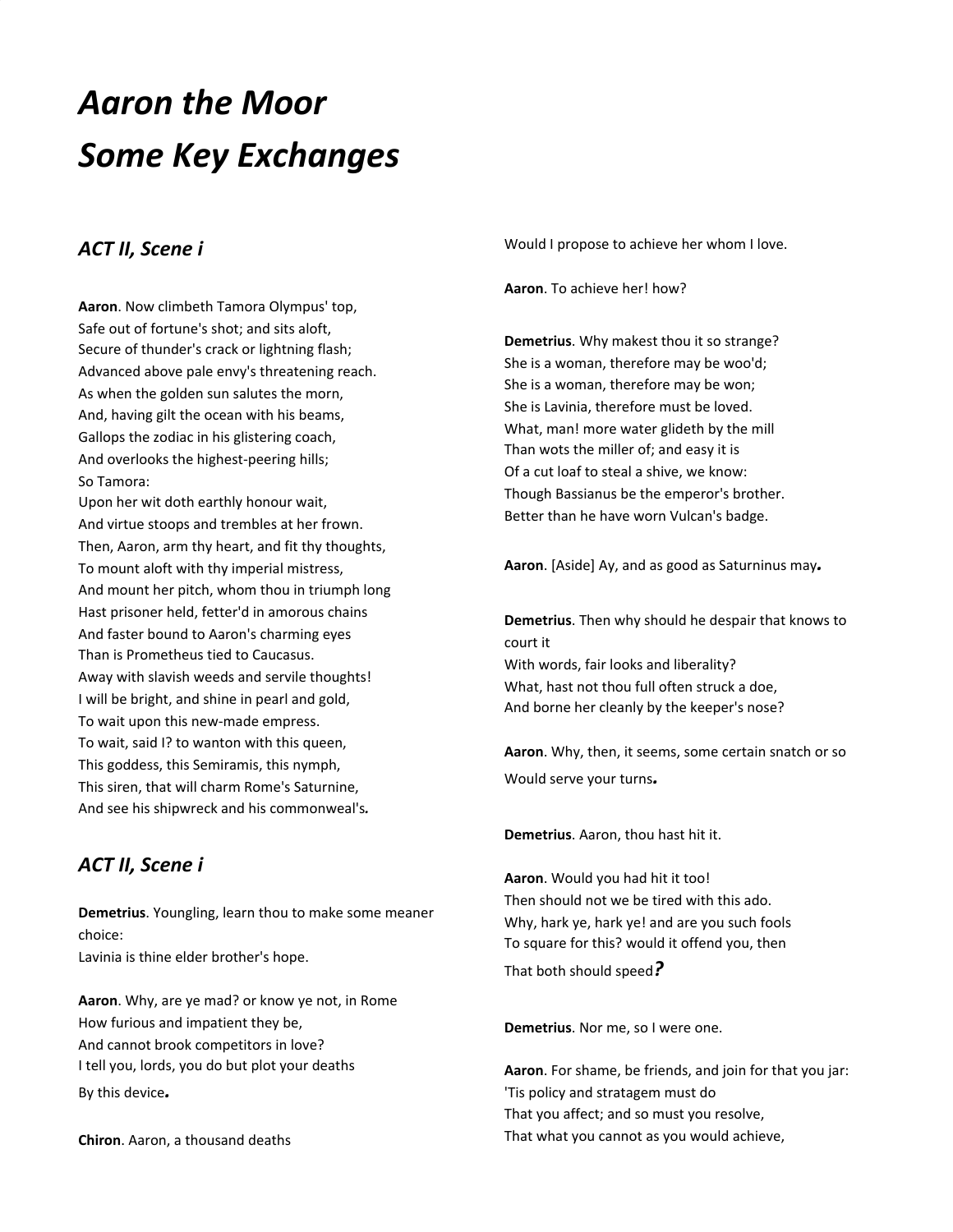You must perforce accomplish as you may. Take this of me: Lucrece was not more chaste Than this Lavinia, Bassianus' love. A speedier course than lingering languishment Must we pursue, and I have found the path. My lords, a solemn hunting is in hand; There will the lovely Roman ladies troop: The forest walks are wide and spacious; And many unfrequented plots there are Fitted by kind for rape and villany: Single you thither then this dainty doe, And strike her home by force, if not by words: This way, or not at all, stand you in hope. Come, come, our empress, with her sacred wit To villany and vengeance consecrate, Will we acquaint with all that we intend; And she shall file our engines with advice, That will not suffer you to square yourselves, But to your wishes' height advance you both. The emperor's court is like the house of Fame, The palace full of tongues, of eyes, and ears: The woods are ruthless, dreadful, deaf, and dull; There speak, and strike, brave boys, and take your turns;

There serve your lusts, shadow'd from heaven's eye, And revel in Lavinia's treasury*.*

#### *ACT III, Scene i*

#### **[Enter AARON]**

**Aaron**. Titus Andronicus, my lord the emperor Sends thee this word,—that, if thou love thy sons, Let Marcus, Lucius, or thyself, old Titus, Or any one of you, chop off your hand, And send it to the king: he for the same Will send thee hither both thy sons alive; And that shall be the ransom for their fault.

**Marcus Andronicus**. Which of your hands hath not defended Rome,

And rear'd aloft the bloody battle-axe, Writing destruction on the enemy's castle? O, none of both but are of high desert: My hand hath been but idle; let it serve To ransom my two nephews from their death; Then have I kept it to a worthy end.

**Aaron**. Nay, come, agree whose hand shall go along, For fear they die before their pardon come.

**Titus Andronicus.** Come hither, Aaron; I'll deceive them both: Lend me thy hand, and I will give thee mine.

**Aaron**. [Aside] If that be call'd deceit, I will be honest, And never, whilst I live, deceive men so: But I'll deceive you in another sort, And that you'll say, ere half an hour pass.

**Titus Andronicus**. Now stay your strife: what shall be is dispatch'd.

Good Aaron, give his majesty my hand: Tell him it was a hand that warded him From thousand dangers; bid him bury it More hath it merited; that let it have. As for my sons, say I account of them As jewels purchased at an easy price; And yet dear too, because I bought mine own.

**Aaron**. I go, Andronicus: and for thy hand Look by and by to have thy sons with thee. [Aside]

Their heads, I mean. O, how this villany Doth fat me with the very thoughts of it! Let fools do good, and fair men call for grace. Aaron will have his soul black like his face.

### *ACT V, Scene i*

[A ladder brought, which AARON is made to ascend]

**Aaron**. Lucius, save the child, And bear it from me to the empress. If thou do this, I'll show thee wondrous things, That highly may advantage thee to hear: If thou wilt not, befall what may befall, I'll speak no more but 'Vengeance rot you all!'

**Lucius**. Say on: an if it please me which thou speak'st Thy child shall live, and I will see it nourish'd.

**Aaron**. An if it please thee! why, assure thee, Lucius,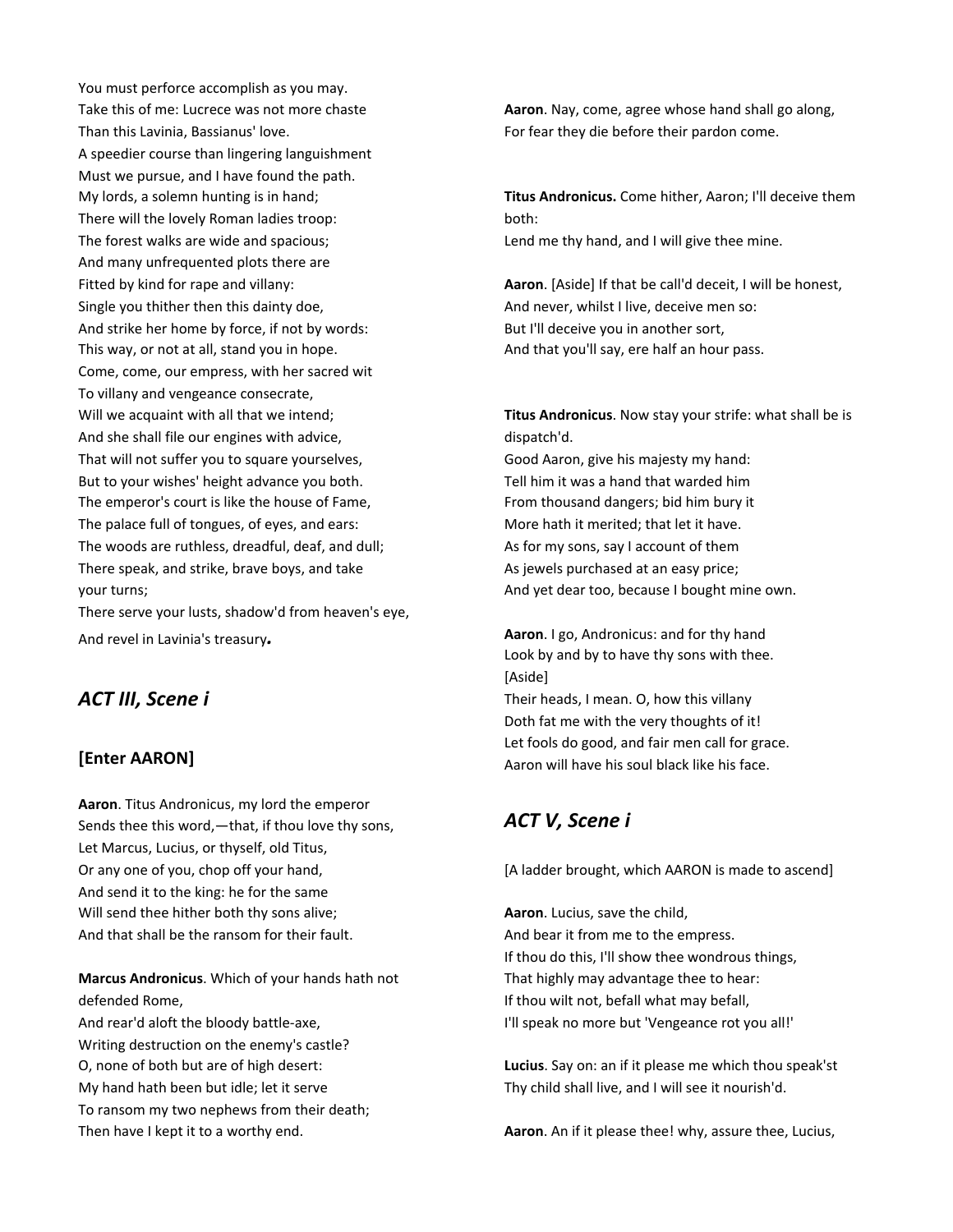'Twill vex thy soul to hear what I shall speak; For I must talk of murders, rapes and massacres, Acts of black night, abominable deeds, Complots of mischief, treason, villanies Ruthful to hear, yet piteously perform'd: And this shall all be buried by my death, Unless thou swear to me my child shall live.

**Lucius**. Tell on thy mind; I say thy child shall live.

**Aaron**. Swear that he shall, and then I will begin. Lucius. Who should I swear by? thou believest no god: That granted, how canst thou believe an oath? Aaron. What if I do not? as, indeed, I do not; Yet, for I know thou art religious And hast a thing within thee called conscience, With twenty popish tricks and ceremonies, Which I have seen thee careful to observe, Therefore I urge thy oath; for that I know An idiot holds his bauble for a god And keeps the oath which by that god he swears, To that I'll urge him: therefore thou shalt vow By that same god, what god soe'er it be, That thou adorest and hast in reverence, To save my boy, to nourish and bring him up; Or else I will discover nought to thee.

**Lucius**. Even by my god I swear to thee I will.

**Aaron**. First know thou, I begot him on the empress.

**Lucius**. O most insatiate and luxurious woman!

**Aaron**. Tut, Lucius, this was but a deed of charity To that which thou shalt hear of me anon. 'Twas her two sons that murder'd Bassianus; They cut thy sister's tongue and ravish'd her And cut her hands and trimm'd her as thou saw'st.

**Lucius**. O detestable villain! call'st thou that trimming?

**Aaron**. Why, she was wash'd and cut and trimm'd, and 'twas

Trim sport for them that had the doing of it.

**Lucius**. O barbarous, beastly villains, like thyself!

**Aaron**. Indeed, I was their tutor to instruct them: That codding spirit had they from their mother,

As sure a card as ever won the set; That bloody mind, I think, they learn'd of me, As true a dog as ever fought at head. Well, let my deeds be witness of my worth. I train'd thy brethren to that guileful hole Where the dead corpse of Bassianus lay: I wrote the letter that thy father found And hid the gold within the letter mention'd, Confederate with the queen and her two sons: And what not done, that thou hast cause to rue, Wherein I had no stroke of mischief in it? I play'd the cheater for thy father's hand, And, when I had it, drew myself apart And almost broke my heart with extreme laughter: I pry'd me through the crevice of a wall When, for his hand, he had his two sons' heads; Beheld his tears, and laugh'd so heartily, That both mine eyes were rainy like to his : And when I told the empress of this sport, She swooned almost at my pleasing tale, And for my tidings gave me twenty kisses.

**First Goth**. What, canst thou say all this, and never blush?

**Aaron**. Ay, like a black dog, as the saying is.

**Lucius**. Art thou not sorry for these heinous deeds?

**Aaron**. Ay, that I had not done a thousand more. Even now I curse the day—and yet, I think, Few come within the compass of my curse,— Wherein I did not some notorious ill, As kill a man, or else devise his death, Ravish a maid, or plot the way to do it, Accuse some innocent and forswear myself, Set deadly enmity between two friends, Make poor men's cattle break their necks; Set fire on barns and hay-stacks in the night, And bid the owners quench them with their tears. Oft have I digg'd up dead men from their graves, And set them upright at their dear friends' doors, Even when their sorrows almost were forgot; And on their skins, as on the bark of trees, Have with my knife carved in Roman letters, 'Let not your sorrow die, though I am dead.' Tut, I have done a thousand dreadful things As willingly as one would kill a fly, And nothing grieves me heartily indeed But that I cannot do ten thousand more.